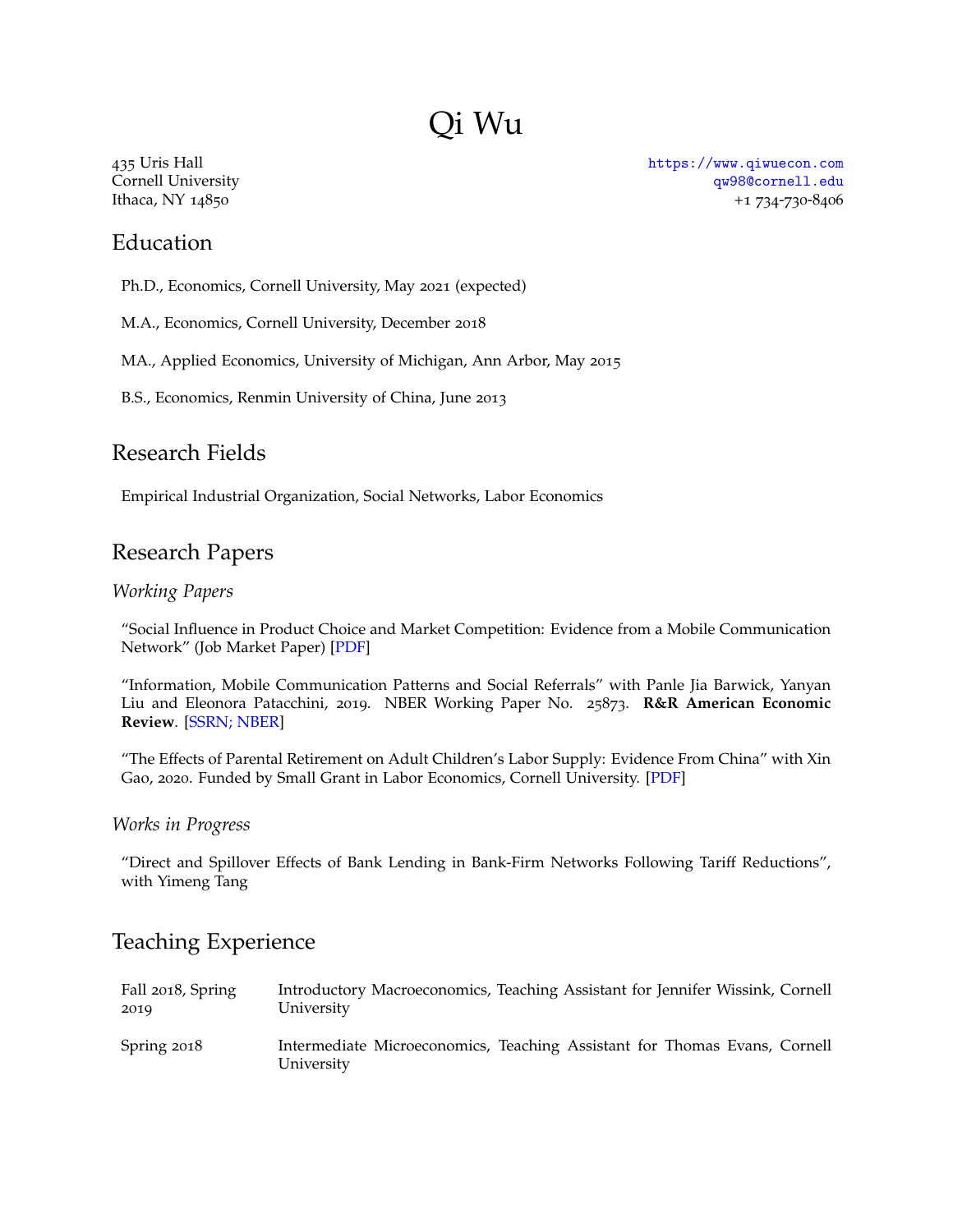| Spring 2017          | Intermediate Microeconomics, Grader for Maxim Troshkin and Douglas McKee,<br>Cornell University                            |
|----------------------|----------------------------------------------------------------------------------------------------------------------------|
| Fall 2016, Fall 2017 | Introductory Microeconomics, Teaching Assistant for Nicholas Sanders, Cornell<br>University                                |
| Summer 2013          | International Trade Theory, Teaching Assistant for Xiaohua Lin, International<br>Summer School, Renmin University of China |

# Research Experience and Other Employment

| Spring 2020               | Research Assistant for Thomas Jungbauer, Cornell University                                    |
|---------------------------|------------------------------------------------------------------------------------------------|
| Summer 2017               | Research Assistant for Yanyan Liu, International Food Policy Research Institute                |
| Summer 2017               | Research Assistant for Mallika Thomas, Cornell University                                      |
| Fall 2014, Spring<br>2015 | Research Assistant for Martha Bailey, Institute for Social Research, University of<br>Michigan |
| Spring 2013               | Assistant, J.D. Power Associate (Beijing), Media & Information Research segment                |

## Awards and Fellowships

| 2020       | Sage Fellowship (Dissertation), Cornell University              |
|------------|-----------------------------------------------------------------|
| 2019       | C.V. Starr Fellowship in East Asian Studies, Cornell University |
| 2019       | Small Grant in Labor Economics, Cornell University              |
| 2015, 2016 | Sage Fellowship, Cornell University                             |
| 2013       | National Scholarship, Renmin University of China                |

## Activities and Professional Service

| 2020       | Certificate Holder, Inclusive Teaching and Learning Community Workshop, Cor-<br>nell Center for Teaching Innovation |
|------------|---------------------------------------------------------------------------------------------------------------------|
| 2020       | Presenter, Cornell IO Workshop, Cornell Labor Workshop                                                              |
| 2020       | Attendee, CEPR Virtual IO Seminar, Online IO Seminar (Virtual), ASSA Meeting<br>(San Diego)                         |
| 2018, 2019 | Attendee, Penn State-Cornell Econometrics & IO Conference                                                           |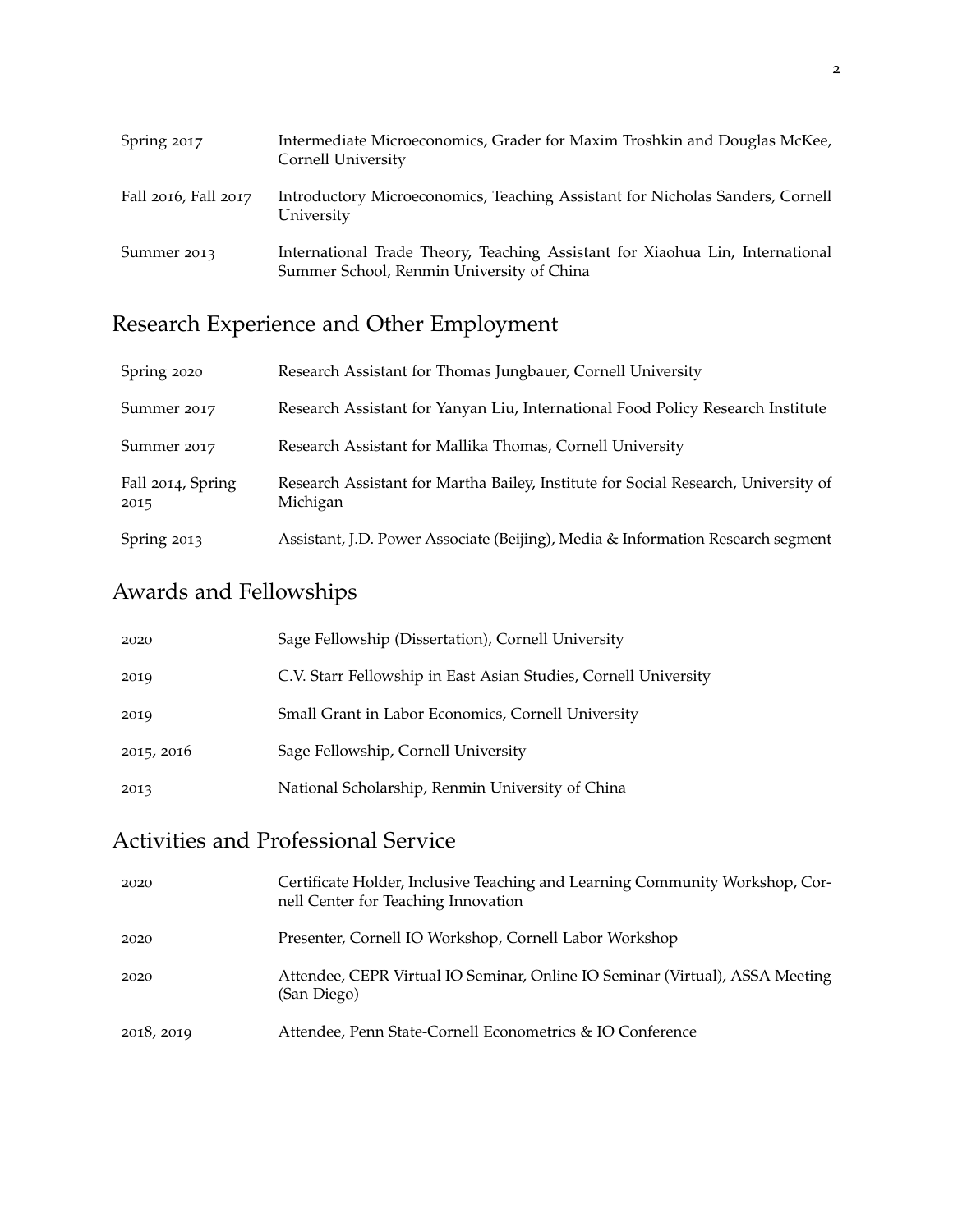| 2017-      | Presenter, IO Student Workshop, Cornell University                                             |
|------------|------------------------------------------------------------------------------------------------|
| 2017, 2018 | Graduate Student Co-organizer, Labor Work in Progress Seminar, Cornell Uni-<br>versity         |
| 2017-      | Mentor, Graduate Student Association for Economics Mentorship Program, Cor-<br>nell University |
| $2016-$    | Presenter, Labor Work in Progress Seminar, Cornell University                                  |

## Professional Associations

American Economic Association

### Skills

| Programming | Proficient in Stata, R, MATLAB, LATEX, Microsoft Excel<br>Experience with Python, ArcGIS, QGIS, and Unix/Linux |
|-------------|----------------------------------------------------------------------------------------------------------------|
| Languages   | Chinese (native), English (fluent)                                                                             |

### References

| Panle Jia Barwick (Co-Chair)           | Eleonora Patacchini (Co-Chair)         |  |  |
|----------------------------------------|----------------------------------------|--|--|
| Professor                              | Professor                              |  |  |
| Cornell University                     | Cornell University                     |  |  |
| pjb298@cornell.edu                     | ep454@cornell.edu                      |  |  |
| $(607)$ 255-4867                       | $(607)$ 255-1981                       |  |  |
| Benjamin Leyden                        | Giulia Brancaccio                      |  |  |
| <b>Assistant Professor</b>             | <b>Assistant Professor</b>             |  |  |
| Cornell University                     | Cornell University                     |  |  |
| leyden@cornell.edu                     | giulia.brancaccio@cornell.edu          |  |  |
| $(607)$ 255-4649                       | $(617)952 - 1713$                      |  |  |
| Placement Director: Seth Sanders       | ss3977@cornell.edu                     |  |  |
| Graduate Field Assistant: Laura Miller | ljm242@cornell.edu<br>$(607)$ 255-4893 |  |  |

## Working Paper Abstracts

"Social Influence in Product Choice and Market Competition: Evidence from a Mobile Communication Network" (Job Market Paper)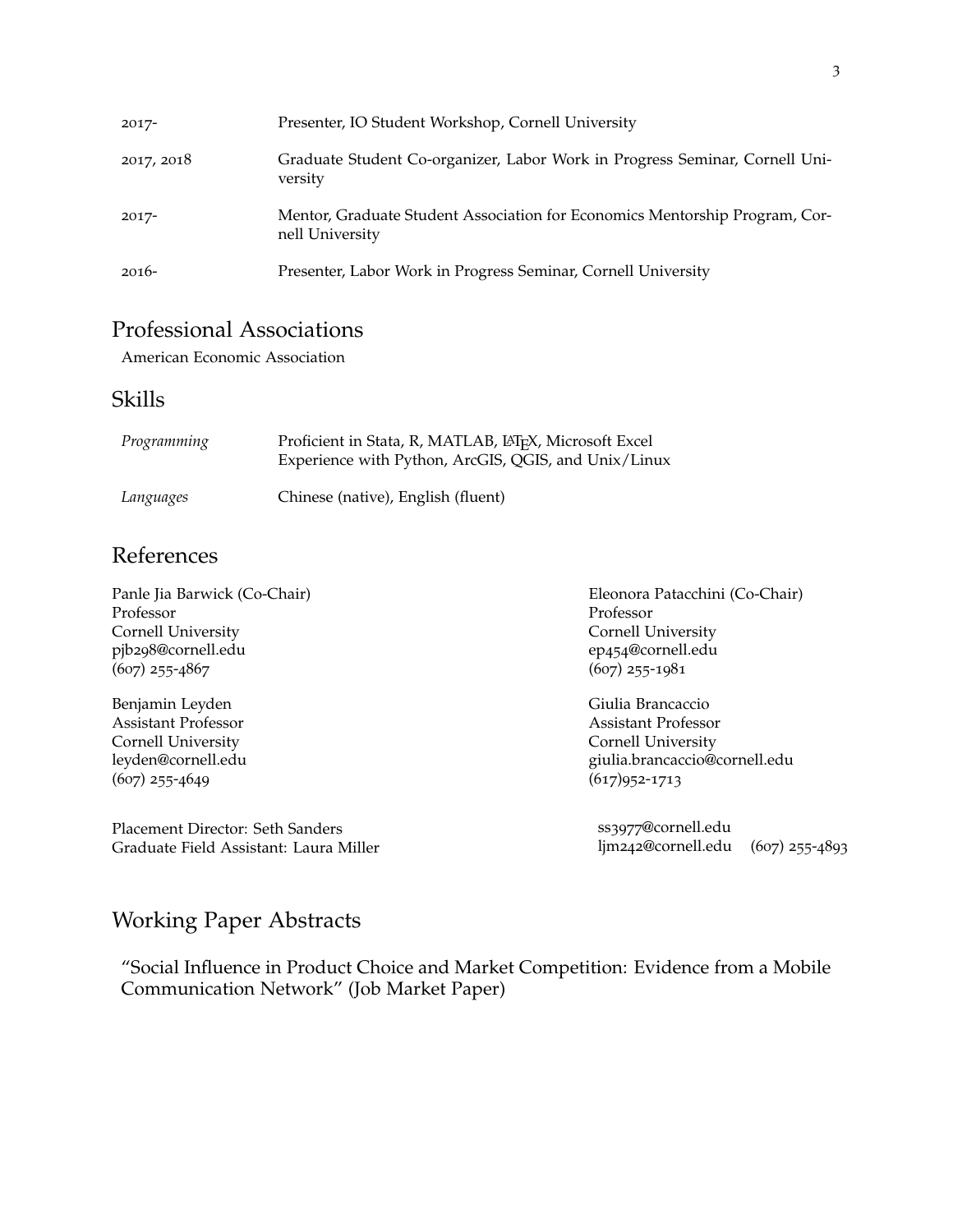Social influence is an important driver of consumption behavior, but its effect on firm competition and pricing is understudied. While social influence may create an incentive for firms to reduce initial prices to attract a larger customer base, it can also result in firms charging higher prices in the future because of a social differentiation effect. This paper investigates whether and how social influence affects product choices and firm competition, drawing on a novel dataset that consists of large scale de-identified mobile call records from a city in China. I first identify social influence using a new identification strategy that exploits the partially overlapping network of friends and residential neighbors and the intertemporal variation in friend circles. I find that the purchasing probability for a phone model doubles with 10 percent more friends using the same model. Consumers are more likely to conform to wealthier friends and choose visually distinct features, suggesting that status-seeking motivation may be an important driver of social influence. I then evaluate how social influence affects firm competition by building and estimating a structural model that incorporates social influence in consumer demand. I find that social influence favors high-quality products while reducing low-quality products' market share. In addition, a small price drop of a product would lead to larger gains through quantity expansion by peers. Social influence, on average, reduces initial prices by 0.7 percent and increases subsequent prices by 0.05 percent. It also increases the total profits of new products by 3.4 percent and increases consumer surplus by about 1.7 percent.

### "Information, Mobile Communication Patterns and Social Referrals" with Panle Jia Barwick, Yanyan Liu and Eleonora Patacchini, 2019. NBER working paper 25873. **R&R American Economic Review**.

We use the universe of de-identified and geocoded cellphone records for over a million individuals from a major Chinese telecommunication provider to examine the role of information exchange in urban labor markets. We find that information flows, as measured by call volume, correlates strongly with worker flows, a pattern that persists at different levels of geographic aggregation. Conditional on information flow, socioeconomic diversity of the social contacts, especially that associated with the working population, helps to predict the worker flows. We supplement the phone records with administrative data on firm attributes and auxiliary data on job postings and residential housing prices. Referred jobs are associated with higher monetary gains, a higher likelihood to transition from parttime to full-time, reduced commuting time, and a higher probability of entering desirable jobs. Referral information is more valuable for young workers, people switching jobs from suburbs to the inner city, and those changing their industrial sectors. Firms receiving referrals are associated with more successful recruits and faster growth.

"The Effects of Parental Retirement on Adult Children's Labor Supply: Evidence From China" with Xin Gao, 2020. Funded by **Small Grant in Labor Economics**, Cornell University